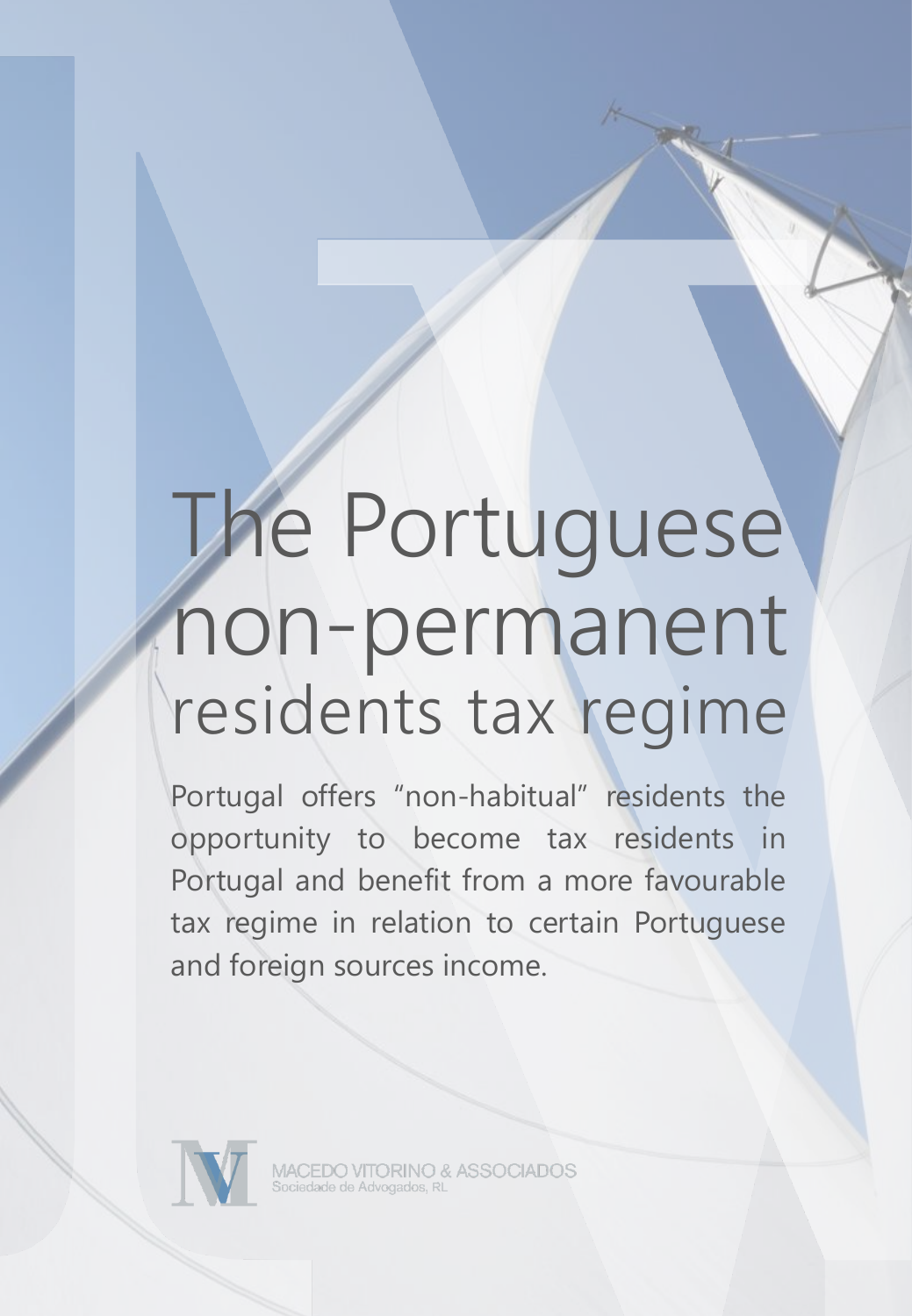## Tax advantages offered to non-permanent residents

Portugal is becoming one of the preferred destinations of many high net worth individuals in the world. This is because Portugal offers a reduced income tax rate for non-habitual residents.

The non-habitual residents tax regime offers the following advantages:

- ‐ A 20% flat rate, with an additional surcharge of 3.5%, applicable to employment and self-employment income obtained in Portugal;
- ‐ An exemption on pensions obtained outside of Portugal; and
- ‐ An exemption on other foreign source income and earnings, provided they may be taxed outside of Portugal under the applicable tax conventions or the OECD model (if not a tax heaven) or, in case of employment income, that it is effectively taxed in the source country.

These advantages will extend for a period of 10 consecutive years as from and including the year of registration as a tax resident in Portugal.

Other benefits for high net worth individuals who take residency in Portugal include:

- ‐ A tax exemption on gifts or inheritances to spouse, descendants or ascendants and a flat 10% stamp tax rate on gifts to other individuals and family members;
- ‐ No special tax wealth on the ownership of shares and bank deposits and free remittance of funds to outside of Portugal;
- ‐ Property tax capped at 0.5% of the property's tax value, which is reduced to 0.3% in several municipalities. Buildings and apartments with a tax value above €1 million are subject to an additional stamp tax of 1% on their taxable value; and
- ‐ The possibility of applying for special investment residency visas (*golden visa*) subject to certain investment requirements.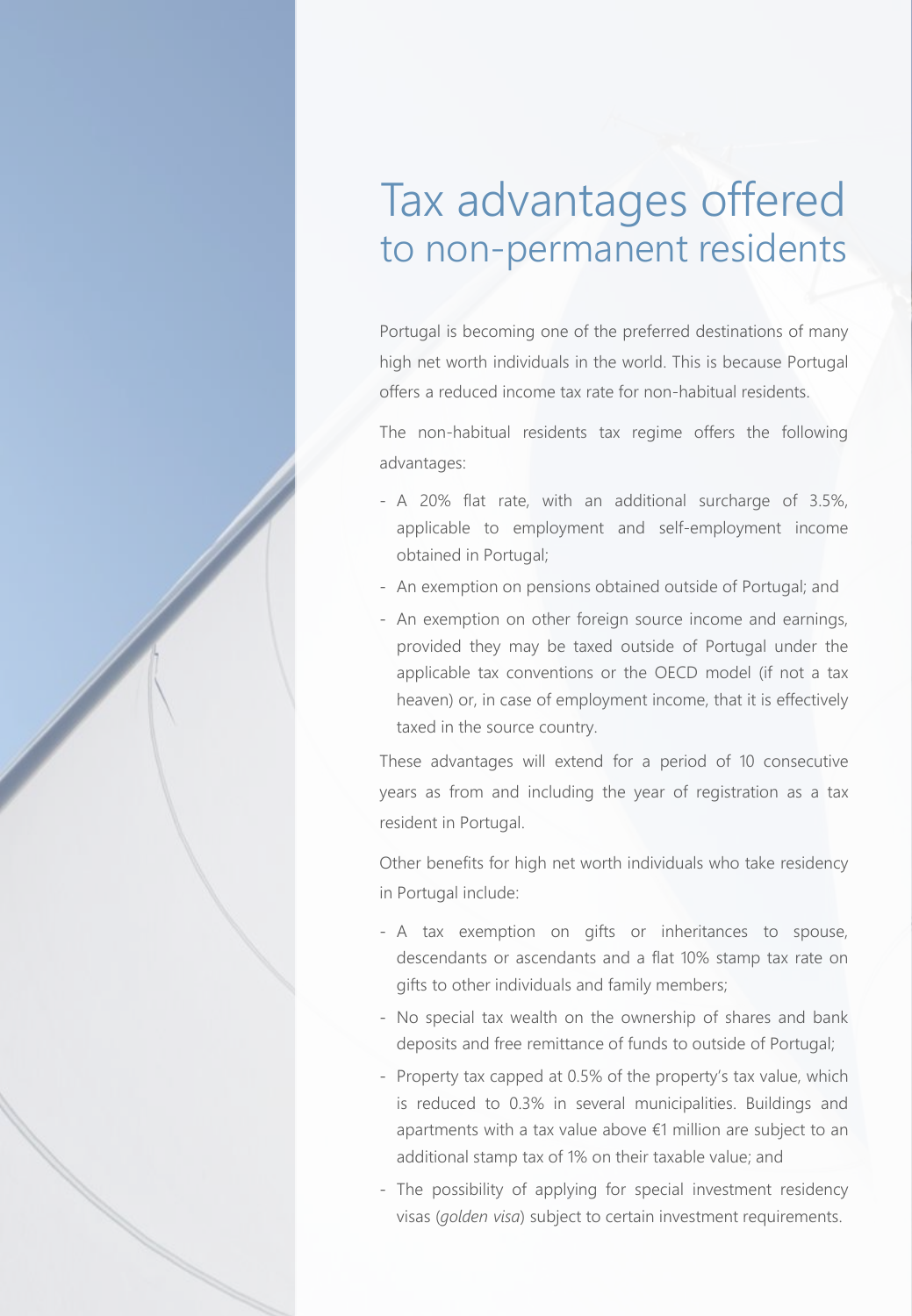

## Legal requirements

The individual who wishes to obtain the status of a non-habitual tax resident must meet the following requirements:

- ‐ Not having been a Portuguese tax resident in the 5 preceding years;
- ‐ Registering as a tax resident and requesting the non-habitual residents status upon such registration or by the 31st of March of the following year; and
- ‐ For employment income obtained in Portugal and selfemployment income obtained both in or outside of Portugal to benefit from the tax reduction, such income must derive from a "high value-added" scientific, artistic or technical activity.

High value-added activities include, among others, those developed by architects, engineers, artists, actors and musicians, auditors, doctors and dentists, teachers and psychologists, liberal professions, technicians and similar as well as investors, directors and managers of corporations.

The applicant does not need to demonstrate that he has not resided in Portugal in the five years prior to moving his tax residency to Portugal. Only when the tax authorities have reasons to believe that the individual does not meet the legal requirements, they may require the individual to present a certificate evidencing that he/she resided in a foreign country in the five years prior to moving his/her tax residency to Portugal.

Potential applicants should, prior to submitting any application, confirm the satisfaction of the relevant requirements with Portuguese legal and tax advisers.